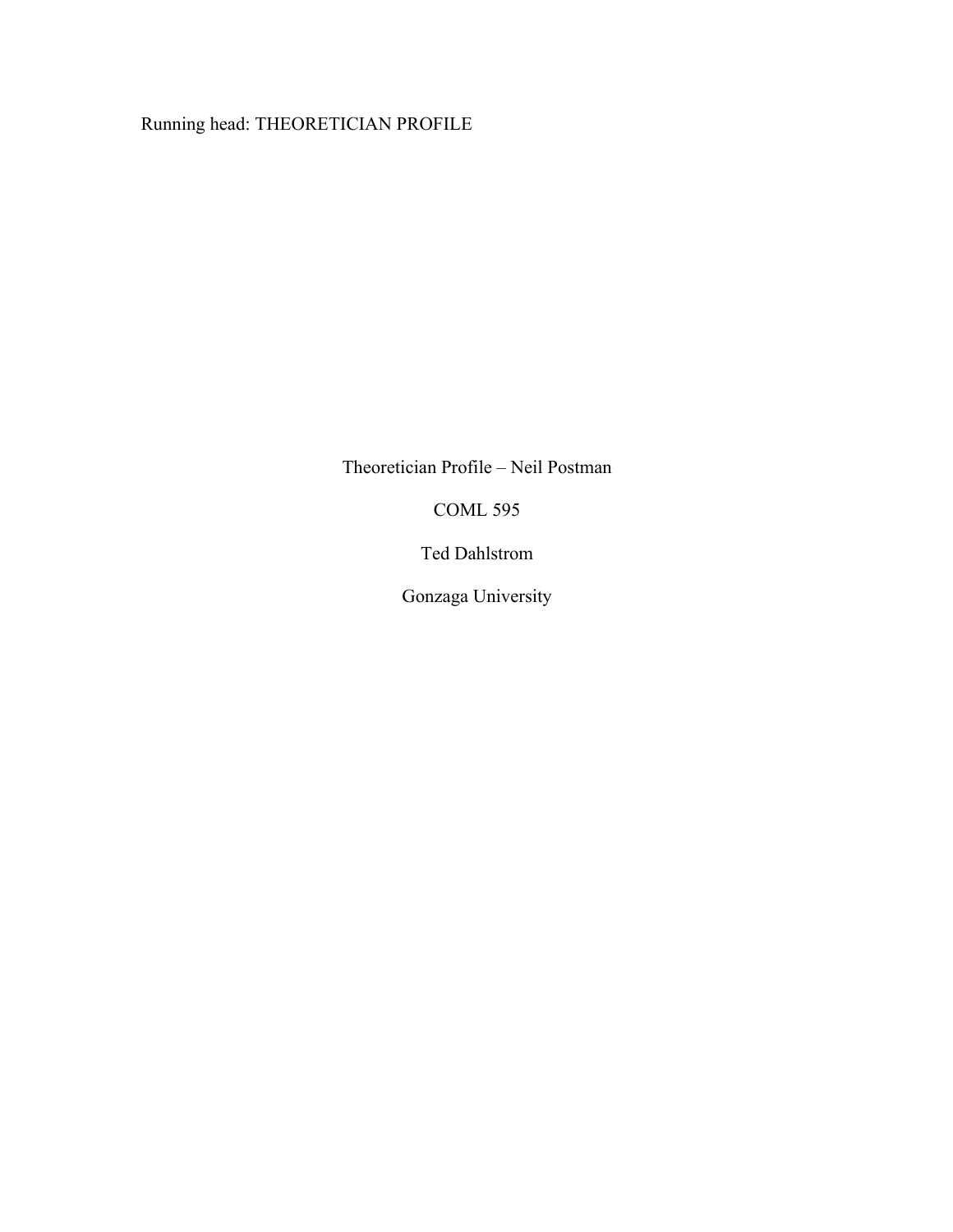## **Introduction and Background**

Neil Postman (1931-2003) was an American author, educator, media theorist, and cultural critic. He focused on the discipline of media studies, the critical analysis of technology, and the philosophy of communication (Llorente, 2016). He was born, raised, and spent his entire career in New York City, earning a Master's and Doctorate from New York University (NYU) and founding its media ecology program in 1971 (Saxon, 2003). His theories focused on the role of technology in society, particularly the influence of television on American culture. Throughout his distinguished career he wrote 20 books and more than 200 magazine and newspaper articles (Saxon, 2003). As a life-long educator, he was concerned with education and the negative effect of technology on children and their learning process. 

As a critical theorist, he used the critical tradition in his writings to assert that technology, particularly television, is an ineffective way of providing education because it does not offer the interaction necessary to maximize learning. He also believed that technology produces entertainment rather than serious thought and discourse. Further, he theorized that television diminishes the distinction between children and adults, thereby eliminating childhood. Since he died in 2003, he had limited interaction with the Internet, but he no doubt would have had very strong opinions on the increasing role technology plays in modern society.

This paper will examine the theories and philosophy of Dr. Postman; his focus on technology, specifically television, and its influence on education and modern society; his influence on communication theory; how his theories have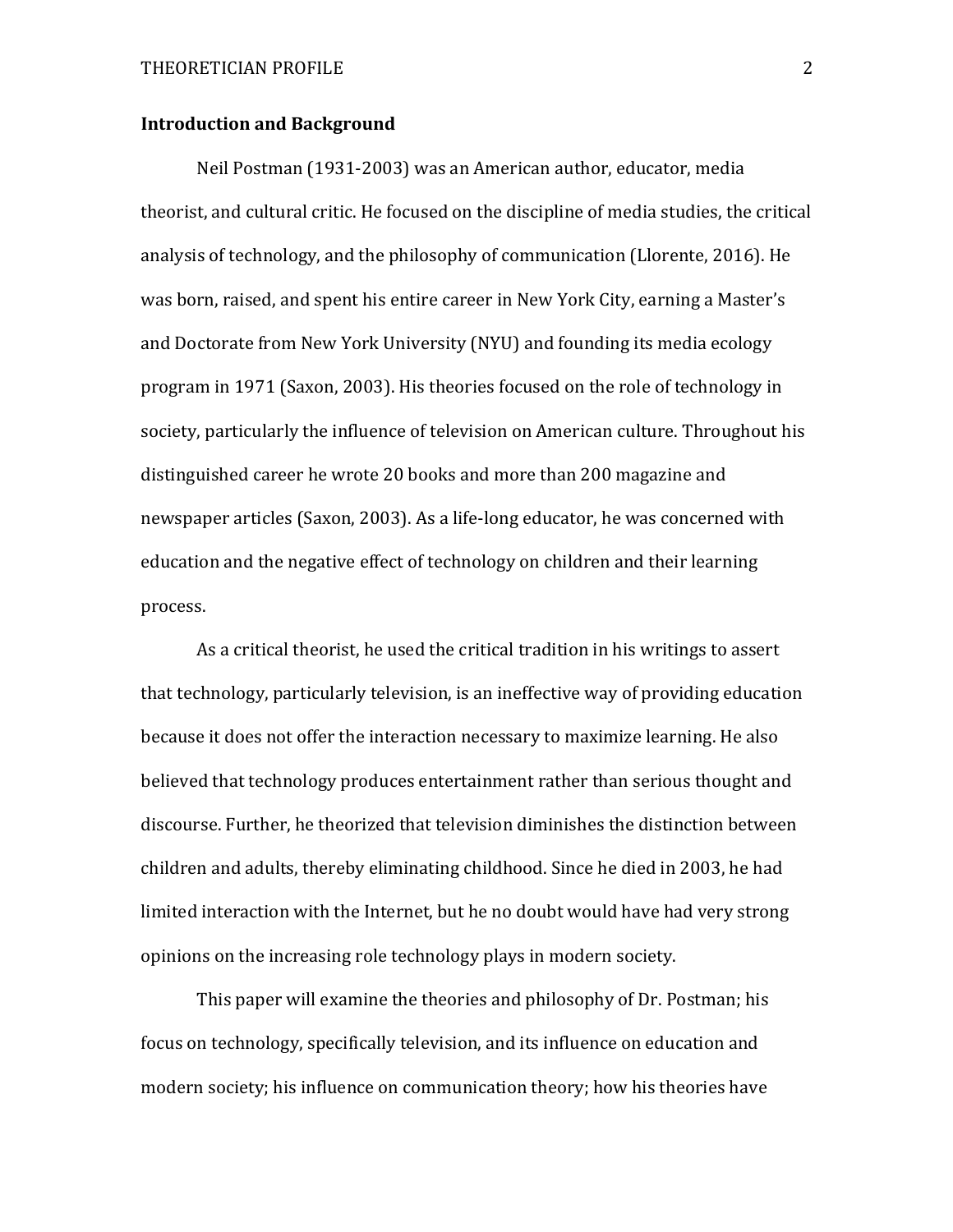become more relevant today with the rise of cable news and the Internet; and his contribution to the field of communication.

#### **Critical Theories on Technology, Education and Television**

Postman's most influential work was *Amusing Ourselves to Death: Public Discourse in the Age of Show Business* (1985). In it, he argued that by expressing ideas through visual imagery, television reducing politics, news, history, and other serious topics to mere entertainment and leads to the trivialization of public discourse (Llorente, 2016).

His critiques of television have been compared to Aldous Huxley's *Brave New World*, in which the government provides a drug, soma, to the people of the Brave New World as a way to provide a mindless escapism that makes them comfortable with their lack of freedom (Pearce, 1998). Postman believed that Huxley best foresaw modern society because Huxley, unlike his contemporary, George Orwell, feared that there would be no reason to ban a book because no one would want to read one. Huxley feared the truth would be drowned in a sea of irrelevance (Timberg, 2015).

In *Amusing*, Postman lamented that when "a people become an audience and their public business a vaudeville act, then a nation finds itself at risk; culture-death is a clear possibility" (Goodman, 1985). Additionally, in *Amusing*, Postman argued that television is destroying the "serious and rational public conversation" that was sustained for centuries by the printing press (Goodman, 1985).

Postman further critiqued the advancement of technology in his work, *The Disappearance of Childhood* (1982). In *Disappearance*, he examined the origins of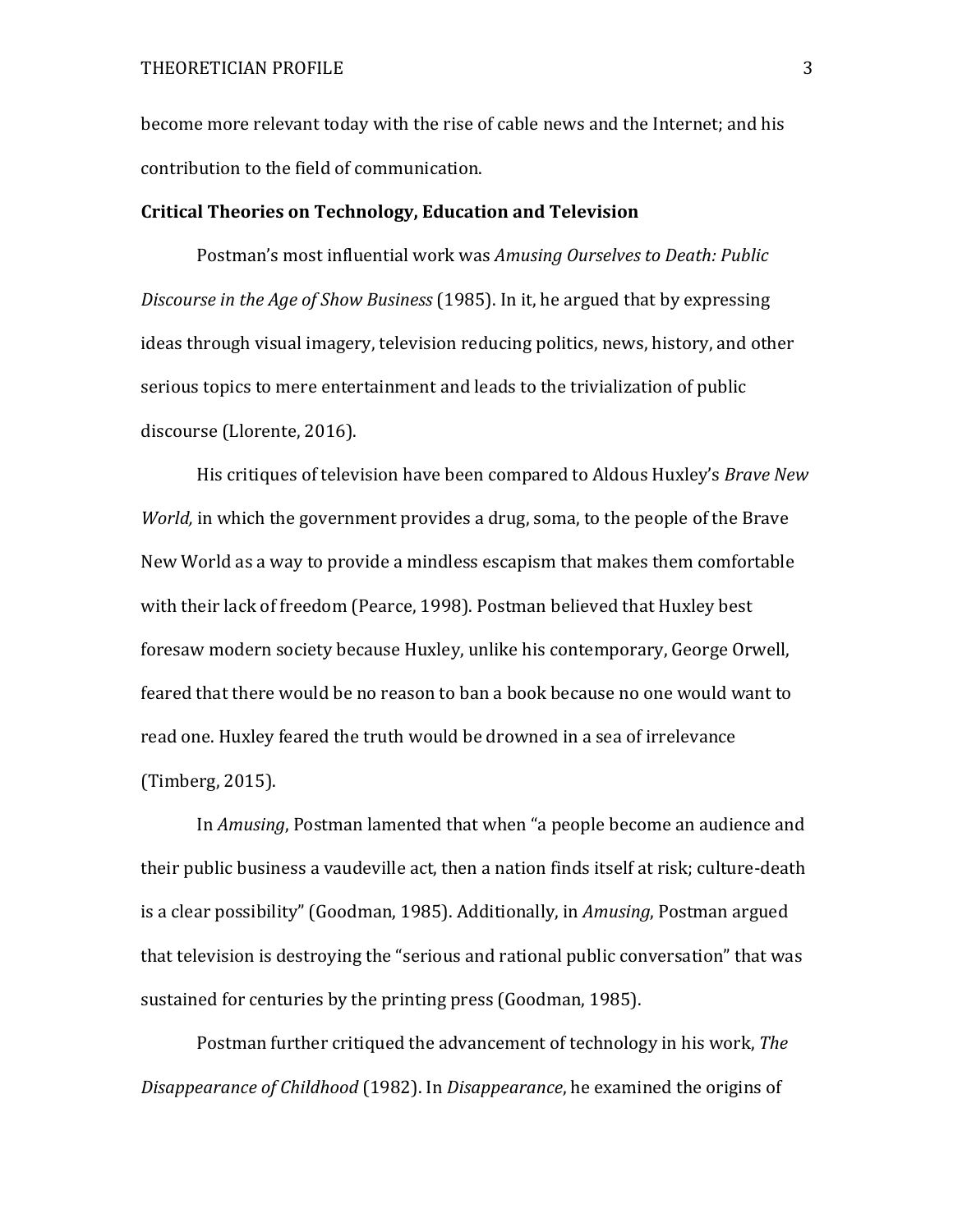### THEORETICIAN PROFILE 4

childhood and posited that the rise of technology, specifically the invention of the printing press in about 1450, caused the creation of childhood. In the oral tradition prior to the print culture, there was not a sharp distinction between children and adults. Youth would fully partake in adult life because culture did not have a need to keep information away from them (Elwell, 2013). The spread of literacy caused a great divide among people, with those able to master literacy being "promoted" to adulthood, where they were able to understand and engage in a new world of facts and opinions (Elwell, 2013). The concept of childhood spread with mass literacy and schooling, and eventually childhood was maintained by schooling where children were carefully monitored and taught sequential learning (Elwell, 2013).

According to Postman, television changed the dynamic of childhood because "in learning to interpret the meaning of images, we do not require lessons in grammar or spelling or logic or vocabulary ... watching television not only requires no skills but develops no skills" (Elwell, 2013). Postman argued that television broke down the barriers between adulthood and childhood because it no longer segregated information from the young (Elwell, 2013). Groups are largely defined by the exclusivity of information and knowledge that their members share, but with television adults no longer enjoy such exclusive knowledge (Elwell, 2013).

Other theorists share many of Postman's criticisms of mass media and technology. Postman was greatly influenced by Marshall McLuhan, a Canadian English professor who was one of the first well-known modern critics of media and technology, coining the famous phrase "the medium is the message" (Griffin, 2012). McLuhan was also a founder of media ecology, arguing that changes in technology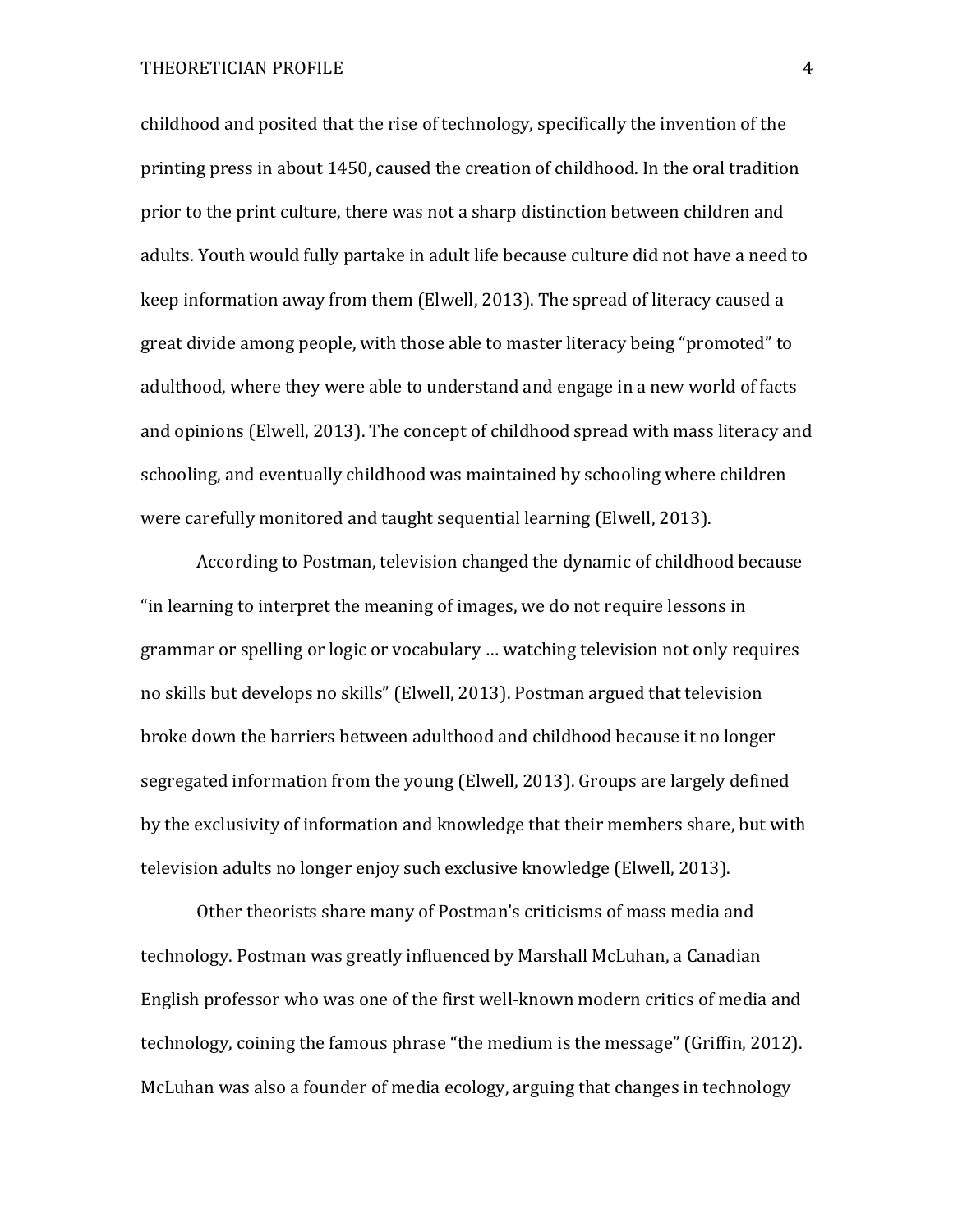alter the symbolic environment--the socially constructed, sensory world of meanings (Griffin, 2012).

Stuart Hall, a Jamaican-born sociology professor, is another media theorist, his criticisms of the influence of media on society leaning toward Marxist ideology. Hall theorizes that the media maintains the dominance of those already in power and that the media masks an underlying struggle for power (Griffin, 2012). Griffin observes that Hall places less emphasis on rationality and more emphasis on resistance (2012). Postman and Hall agree on the corporatization of the media being detrimental to society (Griffin, 2012), but Postman is driven more by intellectual curiosity than a desire to challenge the hegemonic system.

### **Articles on Theory and Importance to Communication**

Postman's thoughts on the Internet would be especially salient and relevant today based on his criticisms of television as a medium contributing little value to the development of thought and intelligence. He was concerned with television's ability to consume important issues and reduce them to trivial entertainment (McMenamin, 2017). With the election of President Trump and Fox News, theorists and media critics has lately been promoting Postman as presaging the emergence of cable news and the Internet. Postman's observation in *Amusing* that the "idea [of politics] is not to pursue excellence, clarity or honesty but to appear as if you are ..." seems especially relevant today (McMenamin, 2017).

Those critical of such developments hail Postman and his criticisms of television, including his prediction in *Amusing* that "the act of criticism itself would, in the end, be co-opted by television. The parodists would become celebrities, would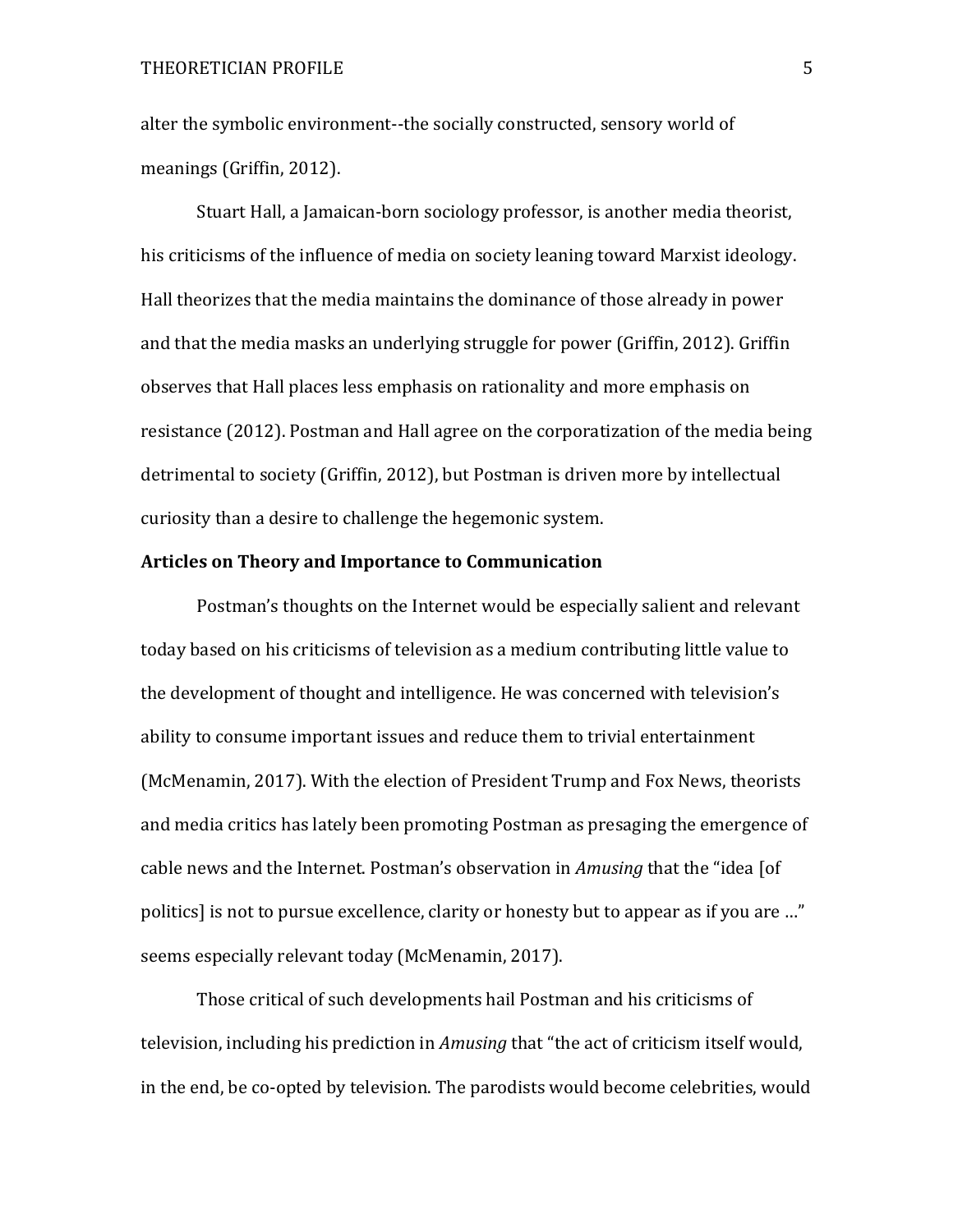### THEORETICIAN PROFILE 6

star in movies, and would end up making television commercials" (Timberg, 2015). Media critics have pointed to that passage as a prediction of the rise of political satirists such as Stephen Colbert (Almond, 2014). Almond points to Postman's warning in *Amusing* that the dependence on television has created a society whose standard of value is "whether or not something can grab and then hold the public's attention" (2014).

Postman never used the Internet, did not own a computer and never even used a typewriter. All his books and articles were written in longhand (McCain, 2003), fitting for such a skeptic of mass media and technology. Perhaps not surprisingly, he did not believe that Internet belonged in the classroom, saying that no clear evidence existed that children learn better when they have access to the Internet (McCain, 2003).

# **Conclusion**

It seems that those praising Postman see him as a sort of heretic to the religion of technology. Ironically, Postman is admired as a sage in predicting the rise of politics as entertainment, but few people seem to agree with him that the true answer is to resist technology and return to the written and spoken word.

I chose to write my essay on Postman because of my love of television and mass media. I am an avid consumer of television and online content, reading dozens of articles and checking my social media accounts countless times throughout the day. Postman no doubt would shake his head if he were alive to see most Americans, myself included, obsess over their smartphones and televisions.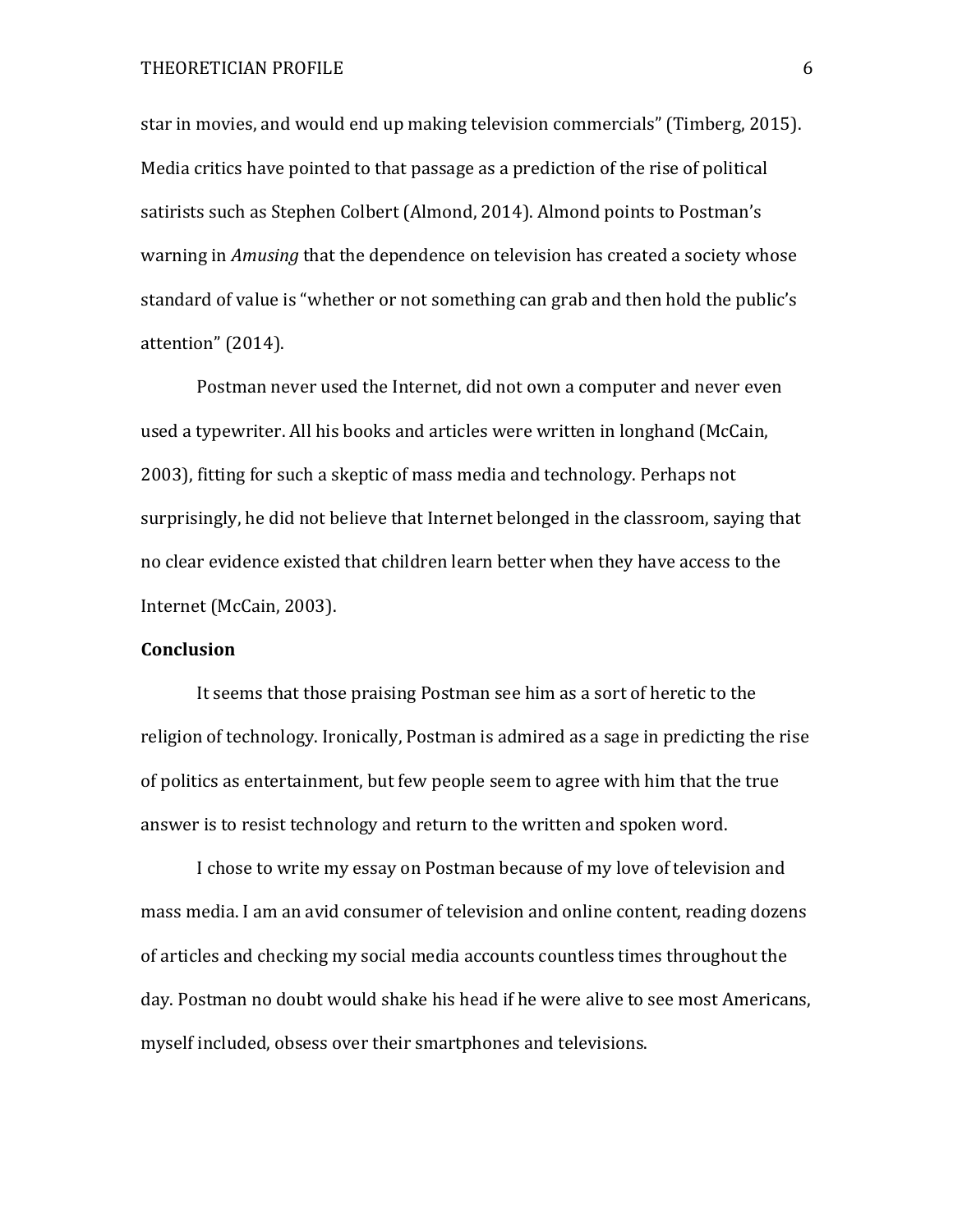While his critical theories on technology are certainly interesting, there is little evidence that his theories would stand the test of quantitative scientific scrutiny. Technology has democratized information and access to education, giving anyone with access to the Internet the ability to learn, grow, and succeed.

To argue, as Postman did in *The End of Education*, that textbooks do not belong in classrooms and that alternative curriculums must be created to foster intellectual skepticism (Saxon, 2003), is to be hopelessly naïve. His theories are not practicable or relevant in today's society. Anthropology and linguistics have their place in education, but to elevate the subjects to the primary position in the curriculum, as he proposes in *Education* (Saxon, 2003), would leave today's students woefully unprepared for the professional world.

Today's society views education more critically than ever, with specific skills being more important than becoming a well-rounded intellectual person. He would doubtless be pleased that society is breaking down barriers to education, but those breakthroughs coming at the cost of an increasing reliance on technology would probably be more than he could bear.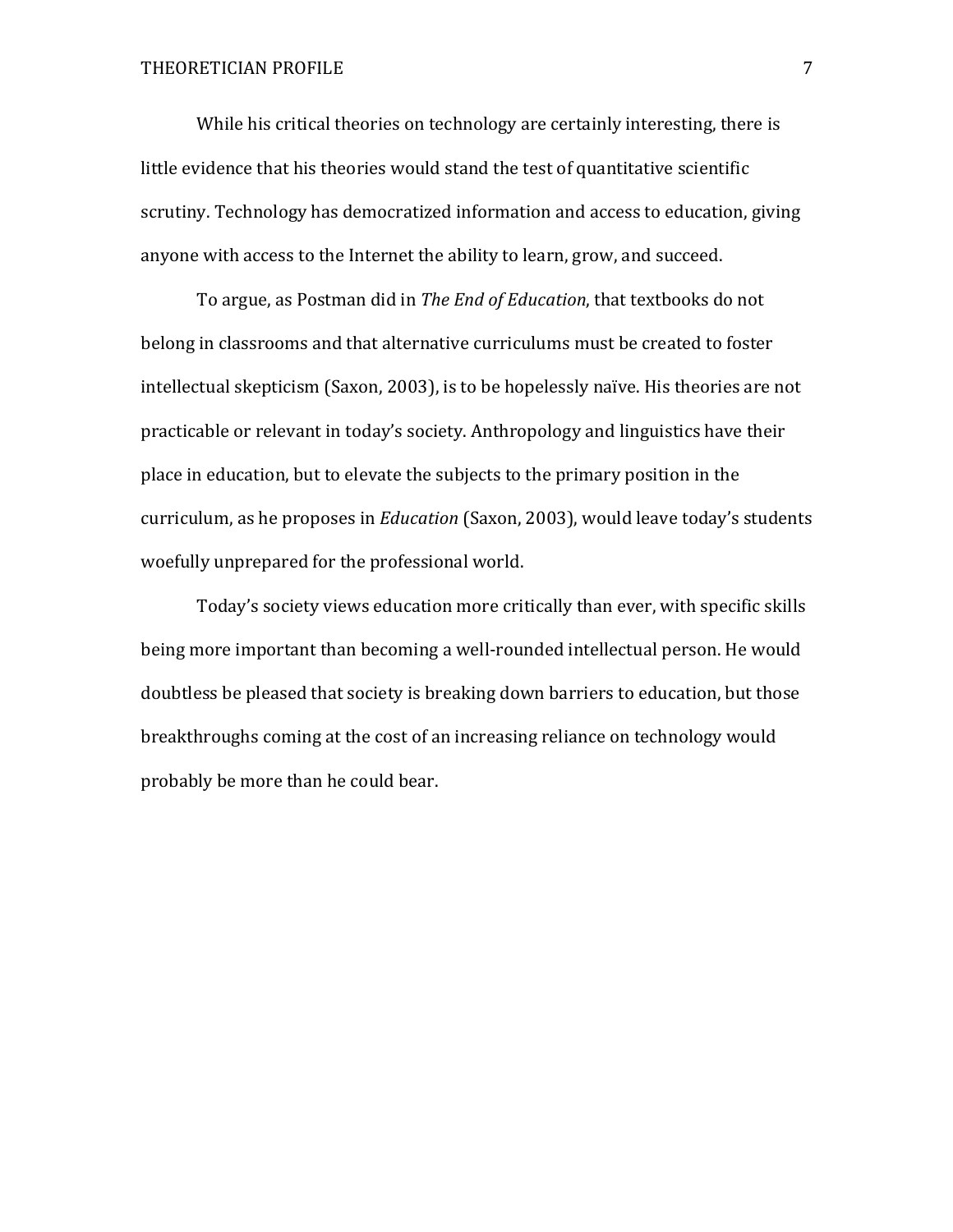#### References

- Almond, S. (2014, December 18). Stephen Colbert's show was prophesied. *Boston Globe*. Retrieved from http://www.bostonglobe.com
- Elwell, F. (2013). Neil Postman on the Disappearance of Childhood. Retrieved from http://www.faculty.rsu.edu/~felwell/Theorists/Essays/Postman1.htm
- Goodman, W. (1985, November 21). Books of the Times. *The New York Times*. Retrieved from http://www.nytimes.com
- Griffin, E. (2012). A first look at communication theory. New York, NY: McGraw-Hill.
- Llorente, R. (2016). *Encyclopedia Brittanica*. Retrieved from

https://www.britannica.com/biography/Neil-Postman

- McCain, R. (2003, November 4). Neil Postman, skeptical American critic of the internet, television and the information age. The Guardian. Retrieved from https://www.theguardian.com
- McMenamin, E. (2017, January 4). Did Neil Postman predict the rise of Trump and fake news? Paste Magazine. Retrieved from https://www.pastemagazine.com
- Pearce, D. (1998). Brave new world? A defence of paradise-engineering. Retrieved from https://www.huxley.net
- Saxon, W. (2003, October 9). Neil Postman, 72, mass media critic, dies. *The New York Times*. Retrieved from http://www.nytimes.com
- Timberg, S. (2015). Meet the man who predicted Fox News, the Internet, Stephen Colbert and reality TV. Retrieved from http://www.salon.com